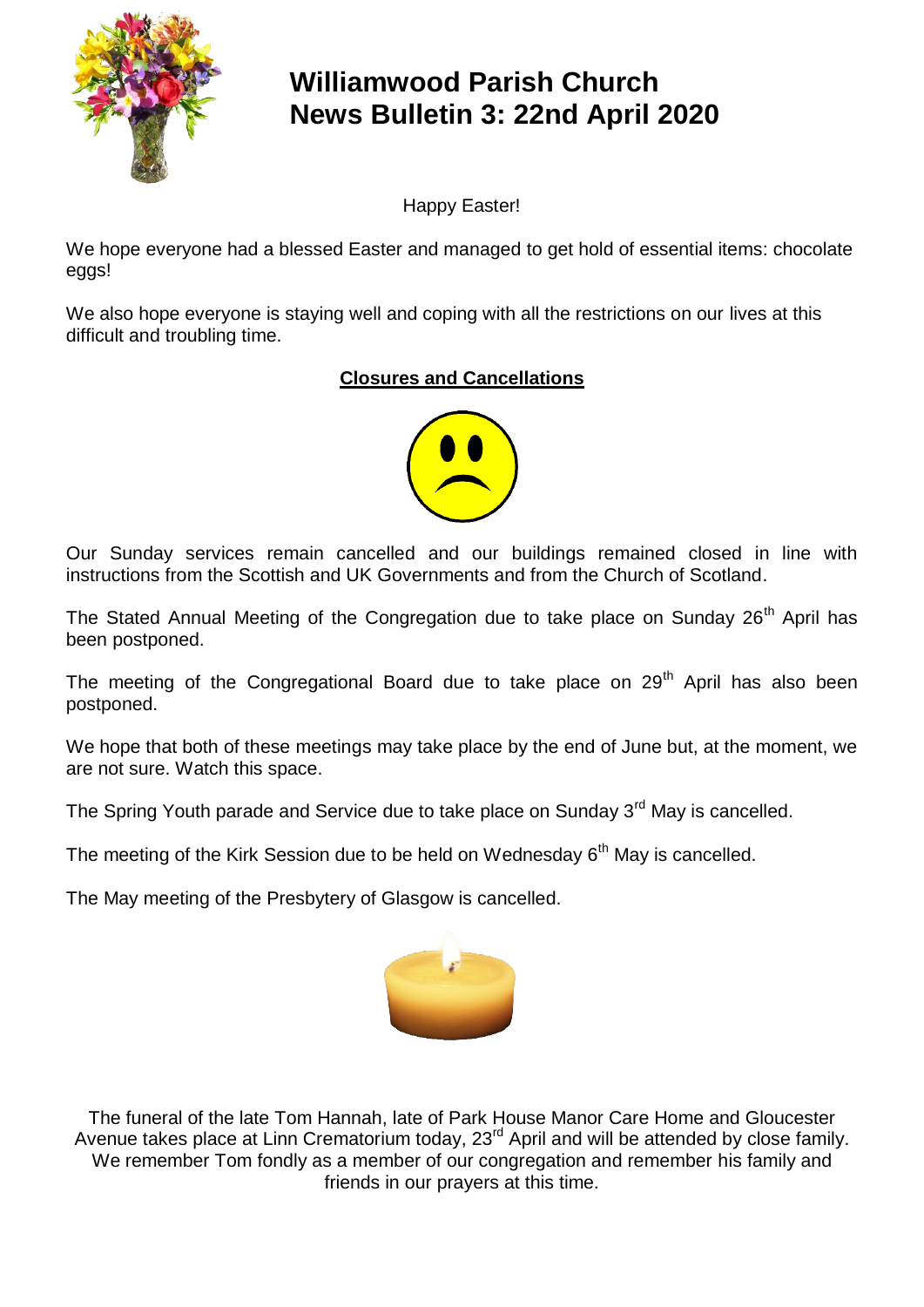

#### **Things to Look Forward to** …

**Guild** members enjoyed another **Telephone Coffee Morning** on 14<sup>th</sup> April. Another one will take place on Tuesday 28th of April from 10.30am - 11.30am. The plan is to have one every two weeks at the same time.

#### Christian Aid Week takes place from 10<sup>th</sup>-16<sup>th</sup> May.

Lots of the usual activities and services have been cancelled this year but in their place you will find daily worship for Christian Aid Week on the Christian Aid website. There will also be a daily quiz on the Christian Aid website.



Our Church web page has worship each Sunday for personal or household use .It also contains links to our Facebook page where you'll find hymns played by Sarah and others.

Thanks to Maureen McCulloch for continuing to provide material on the website for our Sunday School girls and boys. There is a story and some suggested activities as well as something to think about for older ones.

It was good to see so many folk (50, we think) at our Virtual Easter Breakfast on Easter Day.

We are arranging another Sunday get together for this Sunday 26<sup>th</sup> April and hope to repeat this every two weeks. This time we're going to try to pause the chat for a short time to listen to Sarah play a hymn and to have a Bible reading and short 'thought for the day' and a prayer from Rev Jan. We'll have time for more chat after that. Bring your coffee and join in! Our *Sunday Screen Short Service* will start at 10.30am. An invitation with a link/password will pop into your inbox soon.



Don't forget that Sarah has a hymn on our Facebook page most days. If you'd like a request just get in touch with Sarah.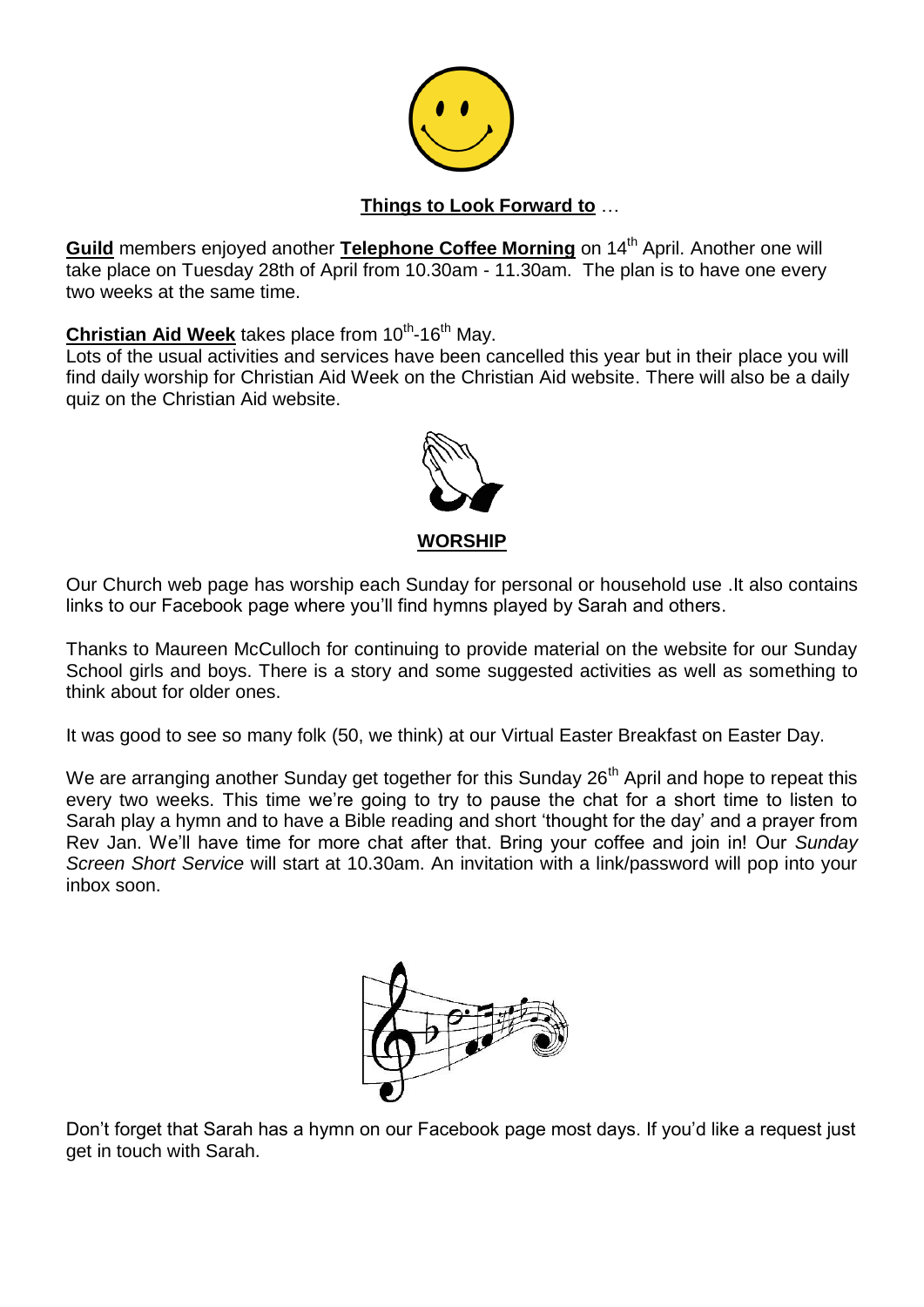## **Life and Work May Edition**

During this challenging period, Life and Work is committed to helping keep our Christian community connected and so we have made the May 2020 issue available on our website. Visit [https://www.lifeandwork.org/resources/free-download-may-2020.](https://www.lifeandwork.org/resources/free-download-may-2020)

We have deliberately not provided the full digital experience as enjoyed by our loyal online subscribers and equally to protect our subscribers of the print edition. It has been a challenge for the editorial colleagues to shift direction of their content at the last minute in response to the speed of which the Covid-19 pandemic has impacted daily life. This also includes a change to what would have been coverage of the timetable and fringe diary of the General Assembly, it of course reads rather differently this year. What they have created will become an important historical record for the magazine of the Church of Scotland.

Highlights from this issue includes:

▪FEEDING THE HUNGRY: Reflection on foodbanks and impact of Covid-19▪'

GOD HAS NOT FINISHED WITH SCOTLAND': The Moderator-Designate, the Rev Dr Martin Fair

▪ASSEMBLY CANCELLATION: Church's business meeting cancelled for first time in over 300 years

▪WAR'S END: The role of churches in peacebuilding across Europe on the 75th anniversary of VE Day

We trust you and your congregation will enjoy reading this issue.



Each Sunday you'll find a service on BBC1 followed by *Reflections at the Quay* on BBC Scotland which is led by a Church of Scotland Minister and a Roman Catholic priest.

The Moderator of the General Assembly is posting a daily reflection on the Church of Scotland website and there are lots of services and messages available on line and on you tube and Facebook



To access our Facebook page you don't need to open an account or anything like that. Type Williamwood Parish Church into a search engine and you should be able to click on our church website. When you get on to the site, click on the F for Facebook and you're there!

If you have something you'd like posted on the web site or on Facebook please contact Joan Black or Sarah Alexander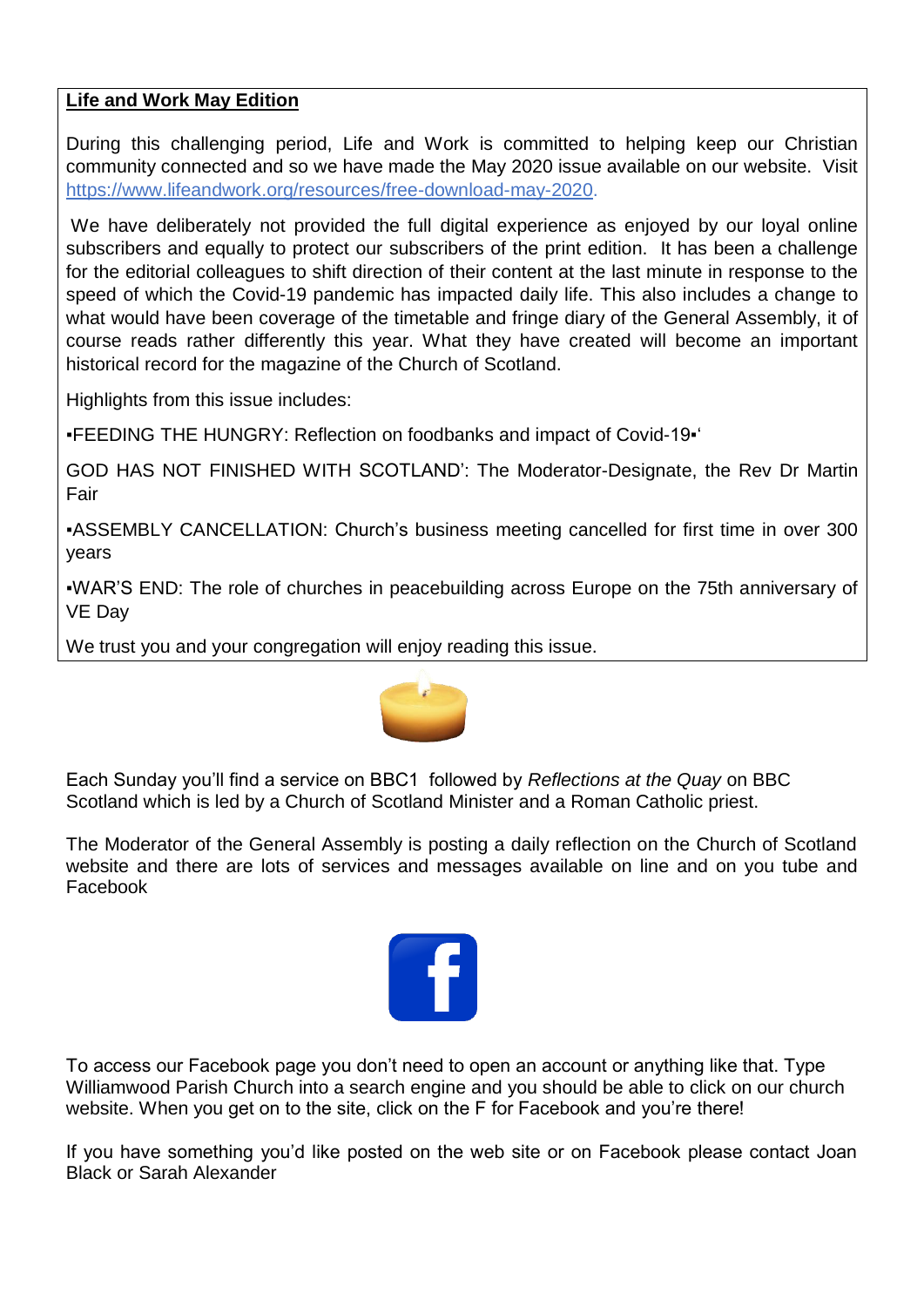Please also pass on information to those who do not have access to digital forms of communication.



Elders are keeping in touch with people in their districts by telephone and we're grateful to all of them for the time and care they are giving to this. If you need help, please let them know. If you need help more urgently, don't wait for a call. Please feel free to call your elder or the Minister.

**Please find along with this newsletter an attachment with instructions on how to access Zoom. On Friday, you will receive another e-mail with the link for Zoom.**

Please find attached on your e-mail also some every day exercises from East Renfrewshire Council / NHS to keep you fit!

**Minister - Rev Jan Mathieson** Telephone: 0141 579 9997 **E-mail:** JMathieson@churchofscotland.org.uk **Session Clerk - Margaret Robertson** Telephone: 07778148181 **E-mail**:margaretctrobertson@gmail.com **Website:** www.williamwoodparishchurch.org.uk

### **CHURCH CONTACTS & INFORMATION**

| Safeguarding Contact: Minister<br><b>Neil Little</b> | <b>News Bulletin: Evelyn Wallace</b> |
|------------------------------------------------------|--------------------------------------|
| Web Page: Editor: Joan Black                         | <b>FaceBook: Sarah Alexander</b>     |